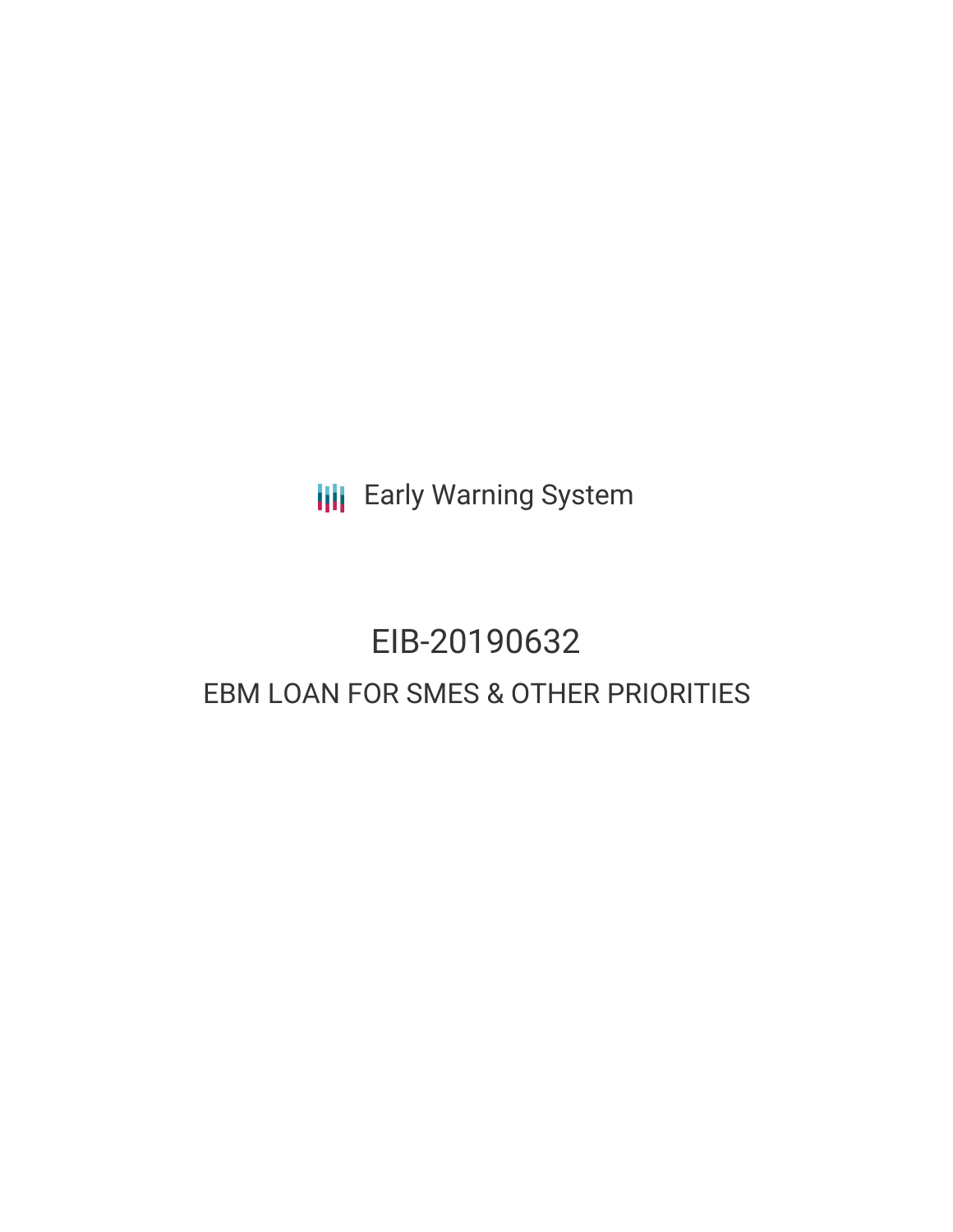

# **Quick Facts**

| <b>Countries</b>              | Montenegro                     |
|-------------------------------|--------------------------------|
| <b>Financial Institutions</b> | European Investment Bank (EIB) |
| <b>Status</b>                 | Approved                       |
| <b>Bank Risk Rating</b>       | U                              |
| <b>Voting Date</b>            | 2020-12-18                     |
| <b>Borrower</b>               | ERSTE BANK AD PODGORICA        |
| <b>Sectors</b>                | Finance                        |
| <b>Investment Type(s)</b>     | Loan                           |
| <b>Loan Amount (USD)</b>      | \$54.39 million                |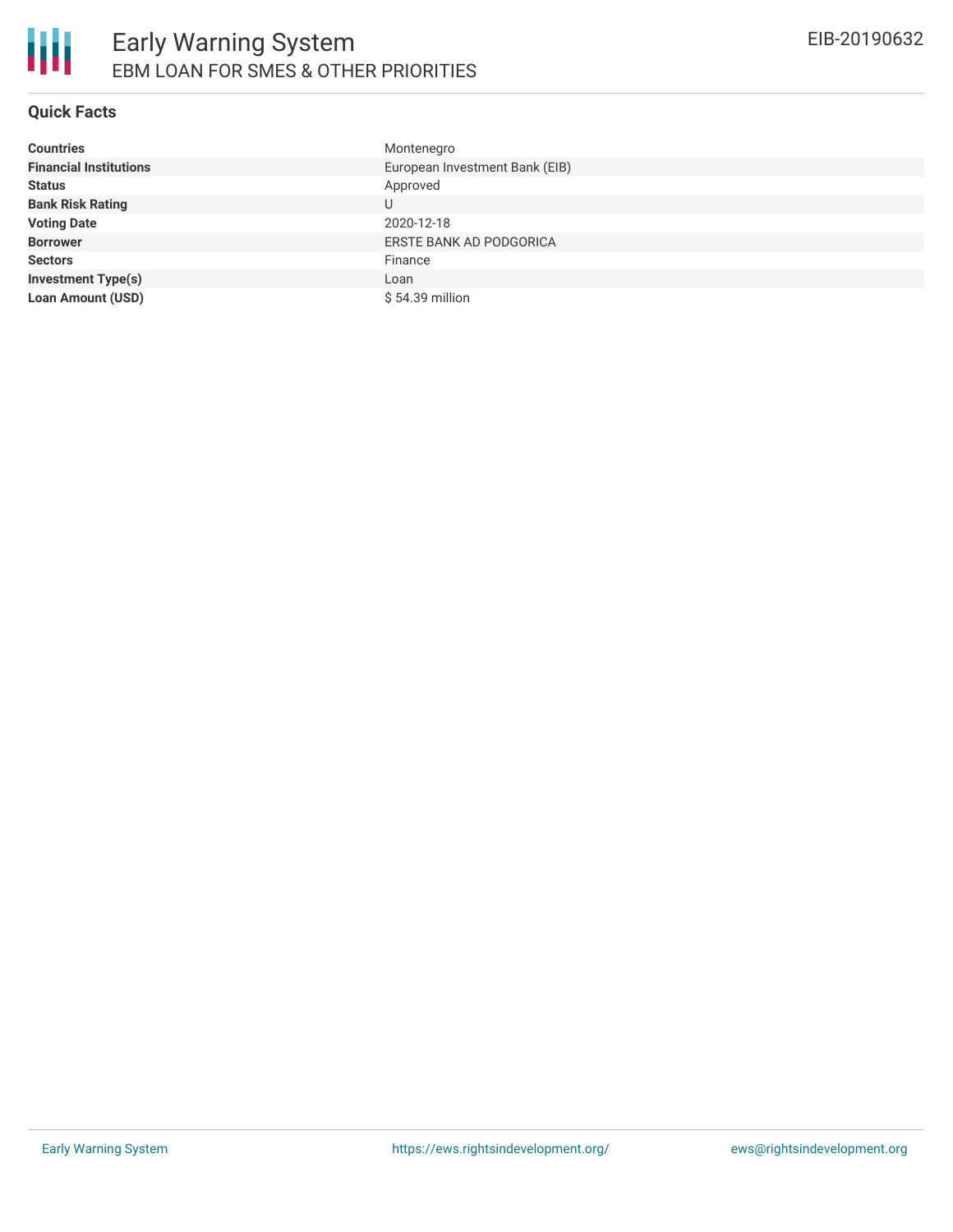

## **Project Description**

The purpose of this project is to provide loans for SMEs with a Mid-Cap tranche to finance, for at least 70% of the facility amount, eligible investments promoted by SMEs and Mid-Caps operating in the manufacturing, tourism, and services sectors in Montenegro. The 30% of the loan amount could be dedicated to eligible projects promoted by public and/or private sector entities.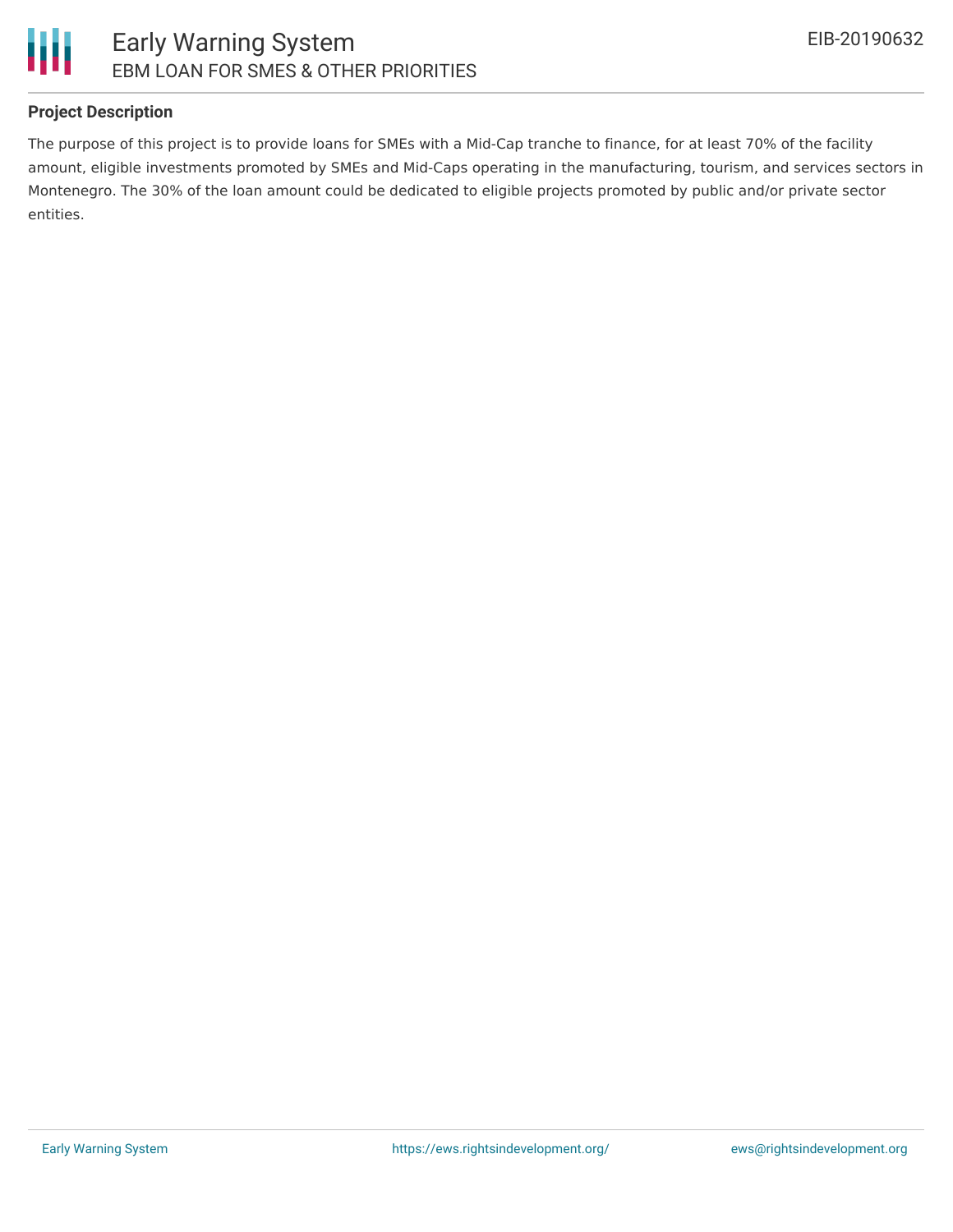# 冊 Early Warning System EBM LOAN FOR SMES & OTHER PRIORITIES

#### **Investment Description**

European Investment Bank (EIB)